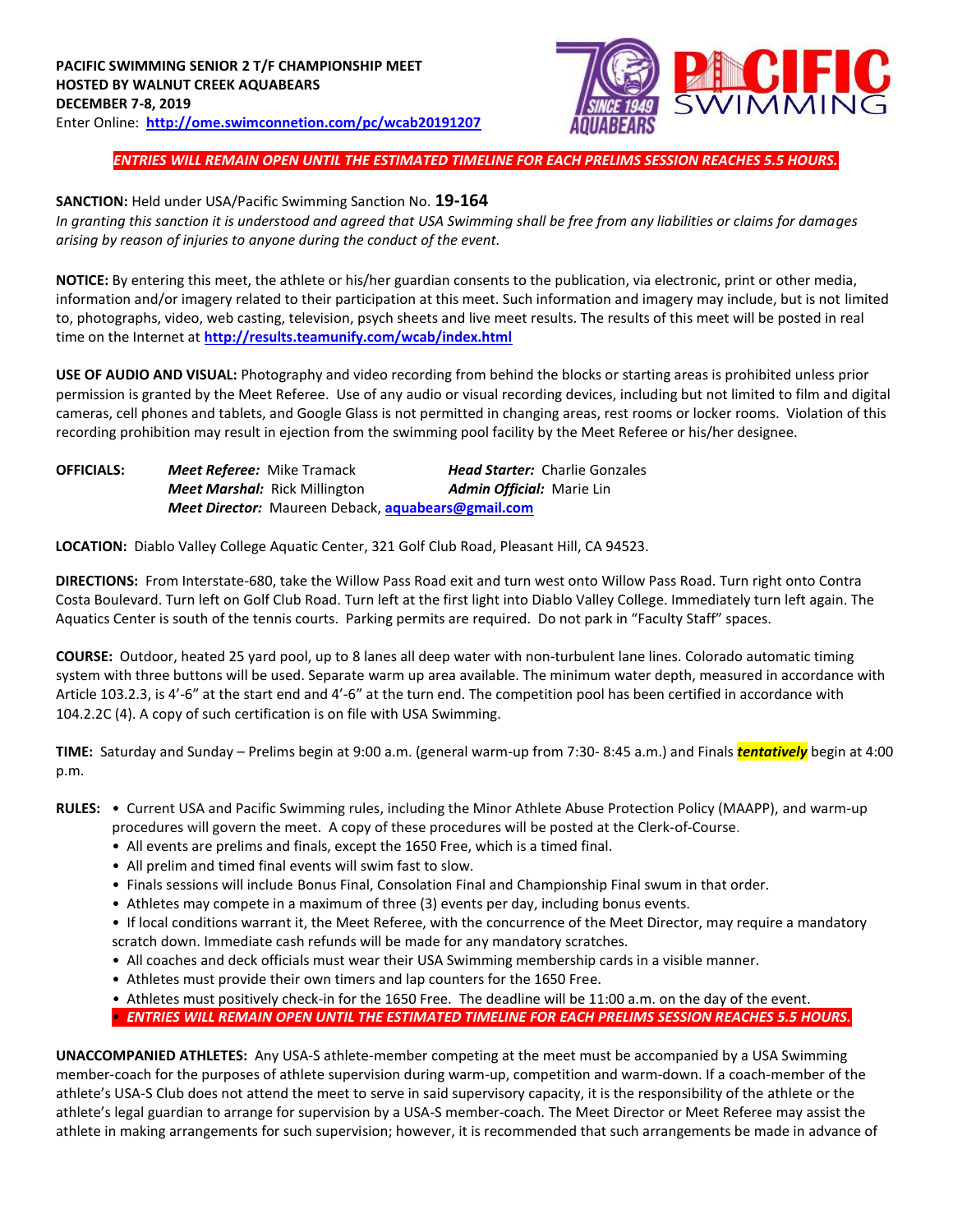the meet by the athlete's USA-S Club Member-Coach.

**RACING STARTS:** Athletes must be certified by a USA-S member-coach as being proficient in performing a racing start, or must start the race in the water. It is the responsibility of the athlete or the athlete's legal guardian to ensure compliance with this requirement.

**RESTRICTIONS:** • Smoking and the use of other tobacco products is prohibited at Diablo Valley College.

- Sale and use of alcoholic beverages is prohibited at Diablo Valley College.
- No glass containers are allowed in the meet venue.
- Only athletes, coaches, officials, and volunteers will be allowed on the pool deck.
- Deck changes are prohibited.

• Destructive devices, to include but not limited to, explosive devices and equipment, firearms (open or concealed), blades, knives, mace, stun guns and blunt objects are strictly prohibited in the swimming facility and its surrounding areas. If observed, the Meet Referee or his/her designee may ask that these devices be stored safely away from the public or removed from the facility. Noncompliance may result in the reporting to law enforcement authorities and ejection from the facility. Law enforcement officers (LEO) are exempt per applicable laws.

• Operation of a drone, or any other flying apparatus, is prohibited over the venue (pools, athlete/coach areas, spectator areas and open ceiling locker rooms) any time athletes, coaches, officials and/or spectators are present.

• Coaches Pop-ups will be allowed on the pool deck. All other team areas must be in areas not on the pool deck.

**ELIGIBILITY:** • Athletes shall be current members of USA Swimming, and shall enter their name and registration number on their entries exactly as they are shown in their USA Swimming Registration. If this is not done, it may be difficult to match the athlete with the registration and times database. The meet host shall check all athlete registrations against the SWIMS database and if not found to be registered, the Meet Director shall accept the registration at the meet (a \$10 surcharge shall be added to the regular registration fee). Duplicate registrations shall be refunded by mail.

• Athletes under the age of 12 years are not eligible to compete.

• Athletes shall meet the Senior 2 time standards as outlined by Pacific Swimming time verification procedures. No refunds shall be given if a time cannot be proven.

• Athletes may enter up to two (2) bonus events. Athletes must meet the minimum Senior Open time standard for bonus events.

• 12 year old athletes may not enter bonus events.

• Disabled swimmers are welcome to attend this meet and should contact the Meet Director or Meet Referee regarding special accommodations.

- No time conversions will be accepted.
- Entries with "NO TIME" will be rejected.

**SEEDING:** Event seeding shall be in the following order: conforming short course yards (SCY), non-conforming long course meters, and non-conforming short course meters (LCM). See Rules for distance events seeding.

**ENTRY FEES:** \$7.50 per individual event plus an \$8.00 per swimmer participation fee. Entries will be rejected if payment is not sent at time of request.

**ONLINE ENTRIES:** To enter online go to **<http://ome.swimconnetion.com/pc/wcab20191207>** to receive an immediate entry confirmation this method requires payment by credit card. Swim Connection LLC charges a processing fee for this service, equal to \$1 per athlete plus 5% of the total Entry Fees. Please note that the processing fee is a separate fee from the Entry Fees. If you do not wish to pay the processing fee, enter the meet using a mail entry. **Entering online is a convenience, is completely voluntary, and is in no way required or expected of an athlete by Pacific Swimming.** Online entries will be accepted through Wednesday, **November 27, 2019**.

**MAILED OR HAND DELIVERED ENTRIES:** Entries must be on the attached consolidated entry form. Forms must be filled out completely and printed clearly with athlete's best time. Entries must be entered using the current Pacific Swimming procedure and be postmarked by midnight, Monday, **November 25, 2019,** or hand delivered by 6:30 p.m. Wednesday, **November 27, 2019.** No late entries will be accepted. No refunds will be made, except mandatory scratch downs. Requests for confirmation of receipt of entries should include a self-addressed envelope.

## **Make check payable to: Walnut Creek Aquabears**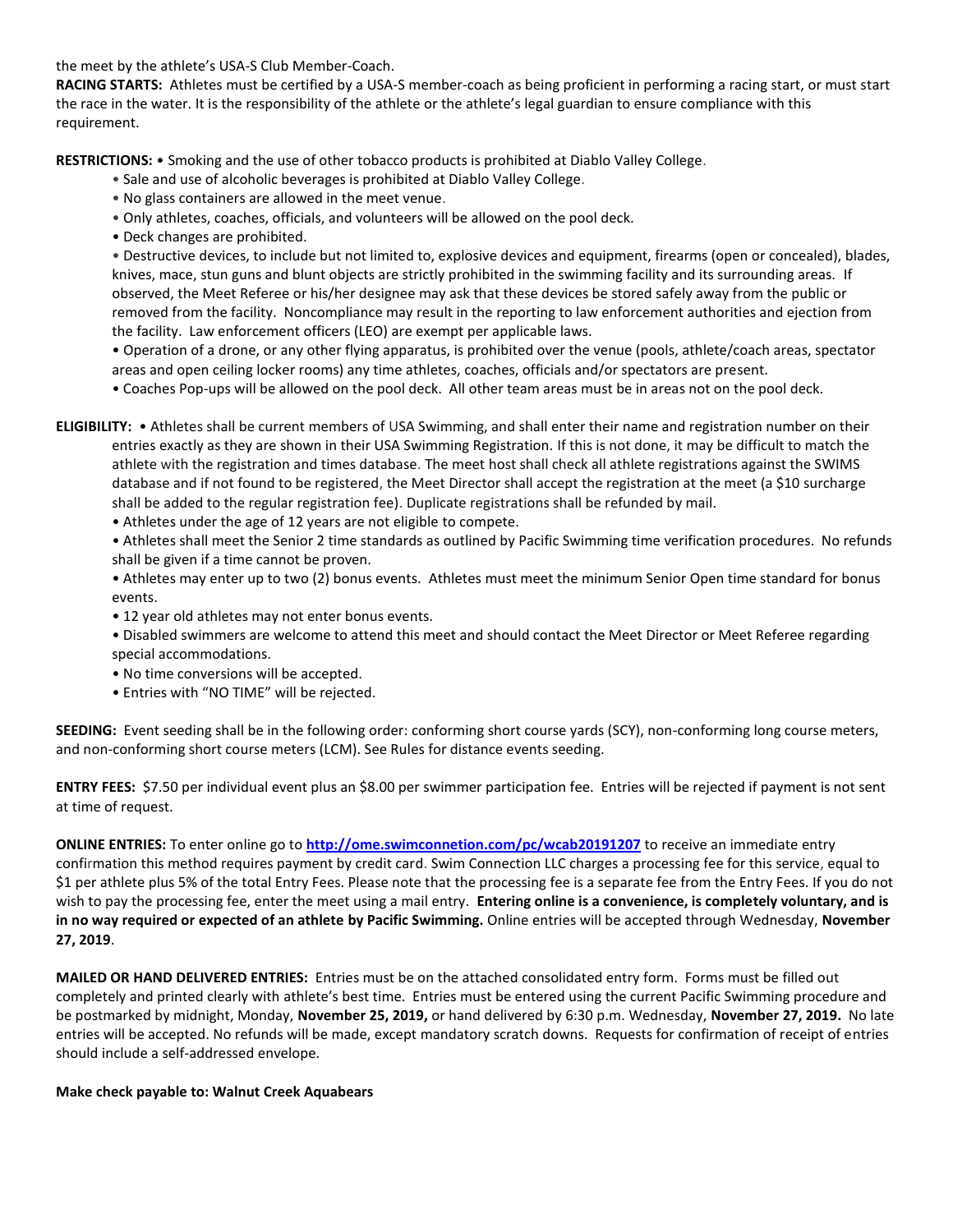**AWARDS:** None.

**ADMISSION:** Free. Programs will be available for reasonable price.

**HOSPITALITY:** Hospitality available for coaches, officials, timers, and volunteers. Lunches will be provided for coaches and working deck officials. There will be a snack bar.

## *IMPORTANT INFORMATION - NEW SCRATCH PROCEDURES – PLEASE READ*

**PRELIMINARIES:** The scratch deadline for Saturday's preliminaries shall be **5:30 pm FRIDAY**. Coaches are encouraged to e-mail their scratches to the **Meet Referee** [\(mtramack@gmail.com\)](mailto:mtramack@gmail.com?subject=Meet%20Scratches) and the **Admin Referee** [\(marieklin@gmail.com\)](mailto:marieklin@gmail.com). The scratch deadline for Sunday's preliminaries shall be **30 minutes after the start of Saturday's FINALS.** The scratch box will be located at the Scratch Desk at the start of the meet on Saturday until the scratch deadline. The penalty for *failing to show* in an individual preliminary heat in which such athlete is entered and has not been scratched *or has not declared a false start* will be:

• The athlete must positively check-in with the Admin Ref for any subsequent preliminary events they are entered in if *they wish to swim that event*.

• If the Athlete qualifies for a final before missing an event, they may swim that final.

**NOTE:** Heat sheets for the next day will be posted on [results.teamunify.com/wcab/index.html,](http://results.teamunify.com/wcab/index.html) [www.pacswim.org,](http://www.pacswim.org/) and [www.aquabears.org.](http://www.aquabears.org/)

**FINALS:** Any Athlete qualifying for any level of finals in an individual event who does not wish to compete shall scratch within 30 minutes after the announcement of qualifiers. During this period, qualifiers may also notify the Referee that they may not intend to compete in Bonus, Consolation or Championship Finals. In this case they shall declare their final intention within 30 minutes after the announcement of qualifiers following their last individual Preliminary Event. In a non-positive check-in Preliminaries & Finals meet any Athlete qualifying for a Bonus Final, Consolation Final or Championship Final race in an individual event who fails to *compete in* said Bonus Final, Consolation Final or Championship Final race prior to calling the alternate shall be barred from further competition for the remainder of the Meet. If the No-Show occurs on the last day that the Athlete is entered in an individual final event in the meet, and no other individual event penalty is applicable, the Athlete shall then be fined \$100.00. The fine shall be increased to \$150.00 if after 30 days of receiving the letter of notification the party has not made the payment.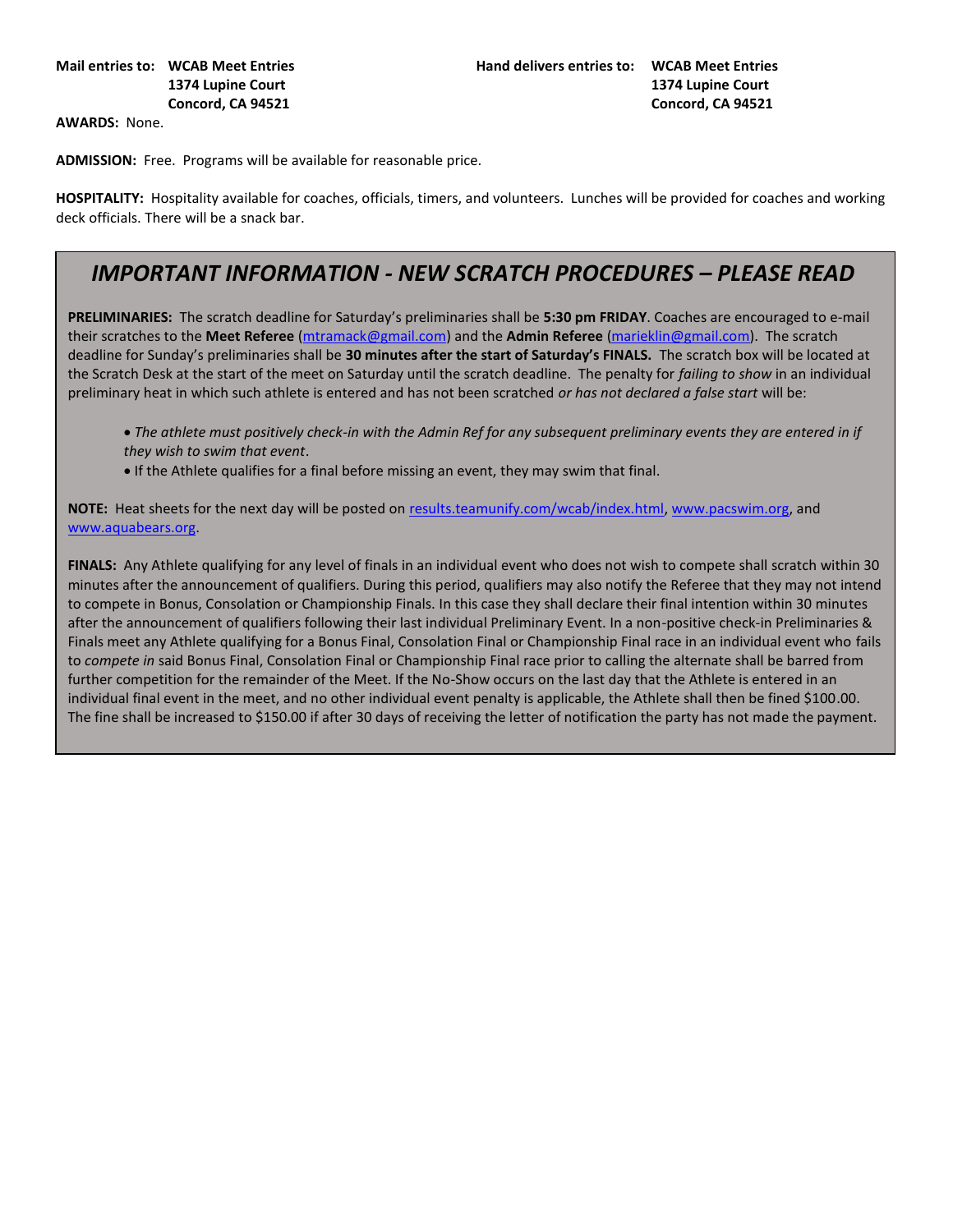| Saturday, December 7 |                          |                                    | <b>Sunday, December 8</b> |  |  |
|----------------------|--------------------------|------------------------------------|---------------------------|--|--|
| Event#               | <b>Event Description</b> | Event#<br><b>Event Description</b> |                           |  |  |
| $\mathbf{1}$         | Women's 400 IM           | 14                                 | Men's 400 IM              |  |  |
| $\overline{2}$       | Men's 500 Free           | 15                                 | Women's 500 Free          |  |  |
| 3                    | Women's 200 Free         | 16                                 | Men's 200 Free            |  |  |
| 4                    | Men's 200 Back           | 17                                 | Women's 200 Back          |  |  |
| 5                    | Women's 100 Fly          | 18                                 | Men's 100 Fly             |  |  |
| 6                    | Men's 100 Breast         | 19                                 | Women's 100 Breast        |  |  |
| $\overline{7}$       | Women's 50 Free          | 20                                 | Men's 50 Free             |  |  |
| 8                    | Men's 200 Fly            | 21                                 | Women's 200 Fly           |  |  |
| 9                    | Women's 200 Breast       | 22                                 | Men's 200 Breast          |  |  |
| 10                   | Men's 100 Free           | 23                                 | Women's 100 Free          |  |  |
| 11                   | Women's 100 Back         | 24                                 | Men's 100 Back            |  |  |
| 12                   | Men's 200 IM             | 25                                 | Women's 200 IM            |  |  |
| 13                   | Women's 1650 Free        | 26                                 | Men's 1650 Free           |  |  |

| <b>Sunday, December 8</b> |                          |  |  |  |  |
|---------------------------|--------------------------|--|--|--|--|
| Event#                    | <b>Event Description</b> |  |  |  |  |
| 14                        | Men's 400 IM             |  |  |  |  |
| 15                        | Women's 500 Free         |  |  |  |  |
| 16                        | Men's 200 Free           |  |  |  |  |
| 17                        | Women's 200 Back         |  |  |  |  |
| 18                        | Men's 100 Fly            |  |  |  |  |
| 19                        | Women's 100 Breast       |  |  |  |  |
| 20                        | Men's 50 Free            |  |  |  |  |
| 21                        | Women's 200 Fly          |  |  |  |  |
| 22                        | Men's 200 Breast         |  |  |  |  |
| 23                        | Women's 100 Free         |  |  |  |  |
| 24                        | Men's 100 Back           |  |  |  |  |
| 25                        | Women's 200 IM           |  |  |  |  |
| 26                        | <b>Men's 1650 Free</b>   |  |  |  |  |

Time standards may be found at[: http://www.pacswim.org/swim-meet-times/standards](http://www.pacswim.org/swim-meet-times/standards)